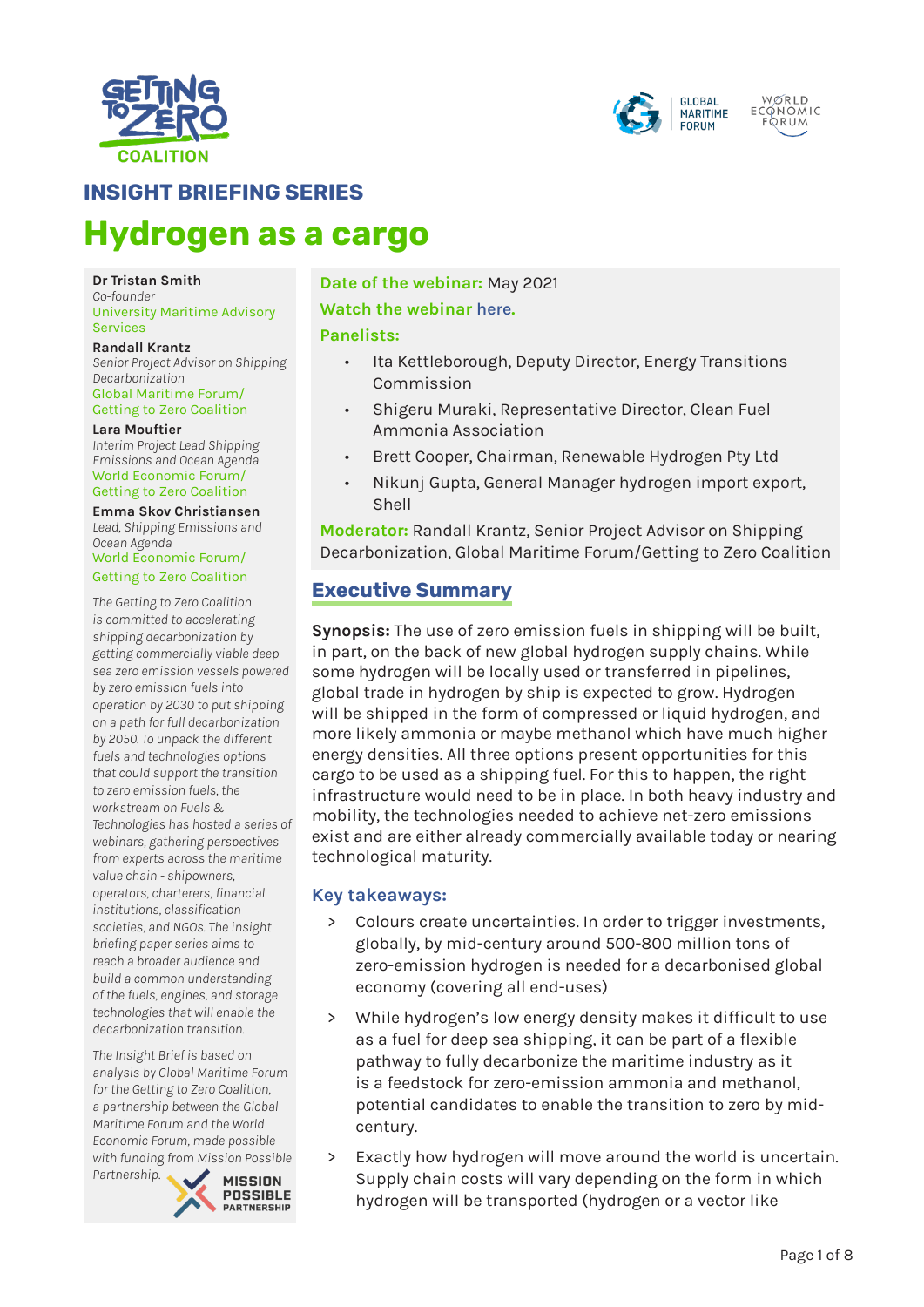

ammonia), and the mode e.g. by pipeline, truck or ship. The optimal hydrogen transport mode will vary by distance, terrain and end-use: no universal solution exists.<sup>1</sup>

> The timeline for deployment of hydrogen as a cargo will be highly influenced by early learning from pilots and demonstrations. Training and standards will be important for safe deployment.

## **Detailed Summary**

#### **About hydrogen**

As the shipping industry explores what the zero carbon fuels of the future will be, there is broad acknowledgement that hydrogen-based fuels with zero or low carbon will play a critical role in the medium and long term. According to the Hydrogen Council, there are three different types of hydrogen depending on the production process. Each types depend on the feedstock and therefore the amount of CO2 released during the production process:

- "Green" hydrogen is produced from renewable electricity and water through electrolysis
- "Blue" hydrogen is produced from natural gas using steam methane reformation (SMR) combined with carbon capture and storage (CSS)
- "Grey" and "black" hydrogen are produced from fossil fuels through the process of gasification or steam methane reformation (SMR)2

95% of the world's hydrogen currently comes from fossil fuels, while in the near to medium-term, the cheapest zero emission hydrogen comes from electrolysis of water using renewable electricity (wind and solar power).

## **Opportunities and challenges with hydrogen as a cargo and fuel source according to the webinar**

Below, the opportunities and challenges in regards fuelling vessels on hydrogen while carrying the fuel as a cargo.

#### **Opportunities:**

- Flexible: Hydrogen can be blended into the natural gas and ammonia grid at many locations, allowing production to be sited alongside other hydrogen off-takers. Off-take can be varied, with no requirement for steady-supply.
- Scalable: There is a need to drive down the cost of renewable electricity that can enable the energy transition, which will among other things, drive down the cost of green hydrogen. In the case of green hydrogen there is no limitation in feedstock availability.

<sup>1</sup> **[Hydrogen Council and McKinsey Company \(2021\). A](https://hydrogencouncil.com/wp-content/uploads/2021/02/Hydrogen-Insights-2021.pdf)  [perspective on hydrogen investment, market development and cost](https://hydrogencouncil.com/wp-content/uploads/2021/02/Hydrogen-Insights-2021.pdf)  [competitiveness](https://hydrogencouncil.com/wp-content/uploads/2021/02/Hydrogen-Insights-2021.pdf)**.

<sup>2</sup> **[Hydrogen Council \(2021\). Hydrogen decarbonization](https://hydrogencouncil.com/wp-content/uploads/2021/01/Hydrogen-Council-Report_Decarbonization-Pathways_Part-2_Supply-Scenarios.pdf)  [pathways](https://hydrogencouncil.com/wp-content/uploads/2021/01/Hydrogen-Council-Report_Decarbonization-Pathways_Part-2_Supply-Scenarios.pdf)**.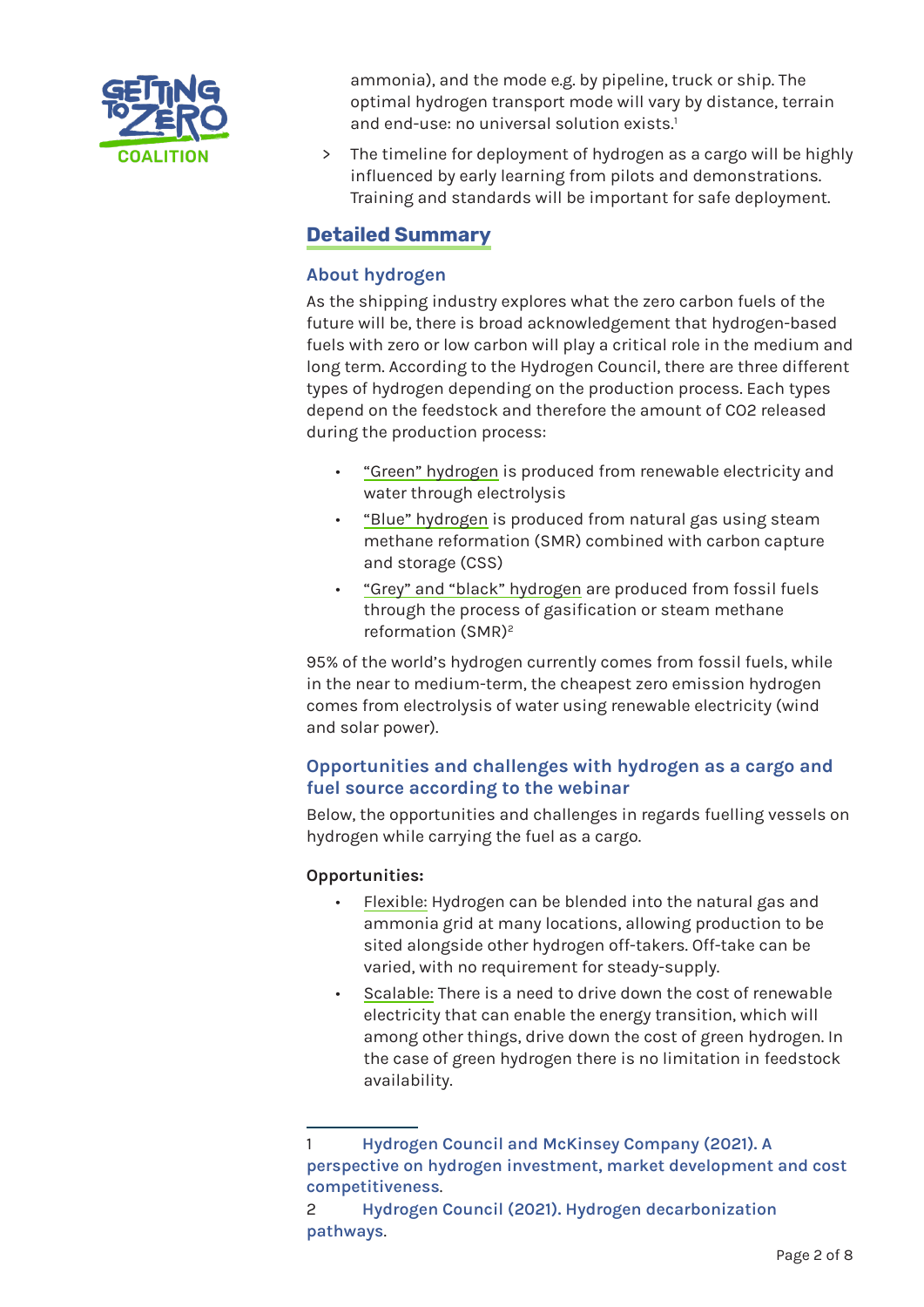

#### **Challenges:**

- Complex overall pricing method can have a high variation due to production cost, port system location and form of transportation
- Level of cooperation: the deployment of green hydrogen will depend on the capacity to develop training and standards to address safety issues

#### **1. The hydrogen economy**

According to a recent report by the Energy Transitions Commission, in the fundamental transition of the energy system, total global need for zero-emission hydrogen for mid-century is around 500 to 800 million tons per annum, a five to seven-fold increase from today's outputs. As a matter of fact, zero-emission hydrogen and ammonia will represent 15%-20% of the final energy demand in a net zero economy in 2050.<sup>3</sup>

According to Ita Kettleborough, Deputy Director, Energy Transitions Commission, green hydrogen will be the major route for decarbonization in the long term enabled by an expected drop in renewable energy prices along with decreasing CAPEX for electrolysers. In parallel, blue hydrogen will play a role in this transition with advances in carbon capture and storage (CCS) and validated assessments of low leakage rates. Depending on the scenarios, blue hydrogen could represent between five and twentyfive percent of hydrogen production by 2050.

## 3 **[Energy Transition Commission \(2021\). Making the Hydrogen](https://www.energy-transitions.org/publications/making-clean-hydrogen-possible/)  [Economy Possible: Accelerating Clean Hydrogen in an Electrified](https://www.energy-transitions.org/publications/making-clean-hydrogen-possible/)  [Economy](https://www.energy-transitions.org/publications/making-clean-hydrogen-possible/)**.

**Illustrative scenarios** cenario 1: Li<mark>mited role for blue</mark> 900 Clean hydrogen production (green and blue) 800 ~776 Mt/year Mt hydrogen/year 700 green (2050)  $600$  $500$ Green hydrogen  $0.001$ Greenfield blue hydrogen  $300$ <5% blue Retrofit grey hydrogen 200  $(2050)$ 100  $\Omega$ 2020 2025 2030 2035 2040 2045 2050 cenario 2: M<mark>edium role for blue</mark> Scenario 3: <mark>Higher role for blue</mark> 900 900 800 ~680 Mt/year 800 ~616 Mt/year 700 700 green (2050) green (2050) 600 600 500 500 400 400 25% blue 300 15% blue 300 200 200  $(2050)$  $(2050)$ 100 100  $\circ$  $\circ$ 



2020 2025 2030 2035 2040 2045 2050

As the demand for hydrogen grows across all industries, transport will play a major role in connecting production, storage, and end use. Hydrogen can be transported in the form of a gas, liquid or a more energy-dense carrier such as ammonia or methanol. It can be carried by trucks in small volumes, via pipelines, or on vessels over long distances. The overall price is also determined by local availability for renewable electricity and the cost of electrolysers.

*Exhibit 1: Ramp up of green and blue hydrogen*

*Source: Energy Transition Commission (2021)*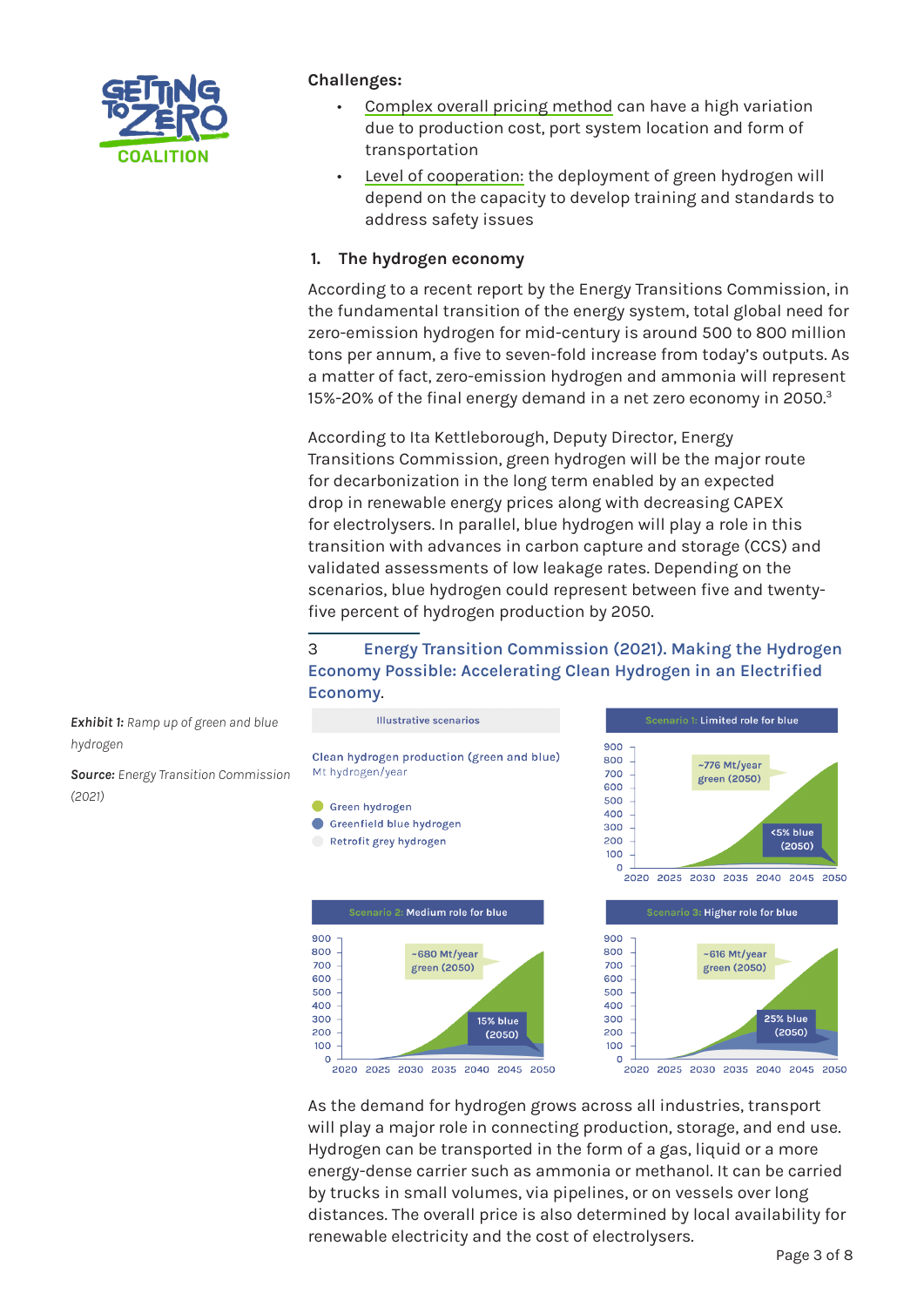

Shigeru Muraki the Representative Director of the Clean Fuel Ammonia Association (CFAA) provided some orders of magnitude: for example, if ammonia comprises 10% of existing marine fuel, the total demand will be 100 million tons of ammonia, half of the actual volume currently produced for fertilizer.

#### **2. The cost of hydrogen and the regional incidence**

There are different costs of hydrogen: operational cost and lifecycle cost. The most commonly quoted figure for fossil hydrogen pricing is derived from steam methane reforming (SMR) technologies, which can produce hydrogen from natural gas at around USD 1-1.50/kg of hydrogen.4 This is widely seen as the target for renewable hydrogen to be competitive. By 2030, assuming scaled production and adequately developed transportation infrastructure, hydrogen could be shipped from locations such as Australia, Chile or the Middle East to projected demand centres at costs of USD 2-3/kg of hydrogen,<sup>5</sup> with lower costs at point of production.

Shigeru Muraki explained that a scale up of the market can drive down costs. For increased competitiveness, liquid hydrogen needs to be scaled 100 times with pilots and demonstrations to boost commercial use. It is the same pathway as liquid gas.

During the webinar, Ita Kettleborough noted that the cost of production and transport will influence the cost of hydrogen. The cost of production is driven by the cost of feedstock and therefore, the cost of renewable energy. The cost of transport will depend on the transport itself whether by truck, pipeline, or ship. Shipping is cost-competitive only for long distances and requires conversion of hydrogen, into liquid hydrogen, ammonia, or possibly methanol. If there is a need for reconversion back into hydrogen, for example for use in steel smelting, the total hydrogen cost depends on the reconversion, which will have a strong impact on the final cost. Each conversion and reconversion incurs efficiency losses and adds to the final cost of the hydrogen.

The geography will play a major role in the final cost depending on the scalability of renewable electricity technologies. Early and cost-effective development of the hydrogen economy may best occur within clusters which de-risk investment and support the simultaneous and mutually-reinforcing development of hydrogen production and end use. The Energy Transition Commission demonstrated that wind and solar levelized costs of electricity (LCOEs) have dramatically decreased in the last 10 years with the latest lowest auction prices for solar photovoltaic below \$20/MWh [Exhibit 2]. In addition, the LCOEs vary by geography from \$26/MWh in India, \$36/ MWh in China, \$42/MWh in the United States, to \$114/

<sup>4</sup> **[World Bank & ESMAP \(2020\).Green Hydrogen in Developing](https://documents1.worldbank.org/curated/en/953571597951239276/pdf/Green-Hydrogen-in-Developing-Countries.pdf)  [Countries](https://documents1.worldbank.org/curated/en/953571597951239276/pdf/Green-Hydrogen-in-Developing-Countries.pdf)**.

<sup>5</sup> **[Hydrogen Council and McKinsey Company \(2021\). A](https://hydrogencouncil.com/wp-content/uploads/2021/02/Hydrogen-Insights-2021.pdf)  [perspective on hydrogen investment, market development and cost](https://hydrogencouncil.com/wp-content/uploads/2021/02/Hydrogen-Insights-2021.pdf)  [competitiveness](https://hydrogencouncil.com/wp-content/uploads/2021/02/Hydrogen-Insights-2021.pdf)**.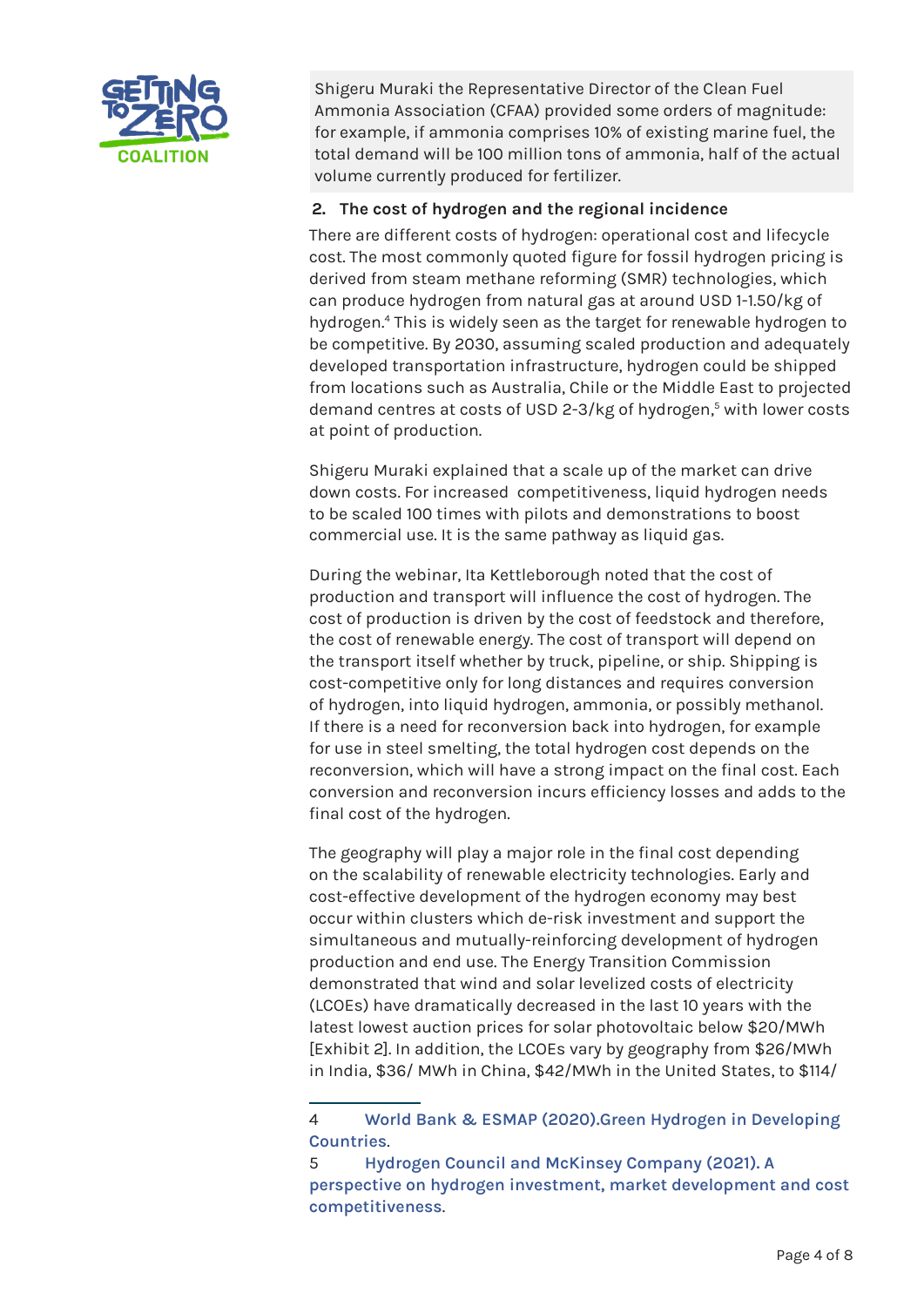

*Exhibit 2: Photovoltaic and wind LCOE global benchmark*

*Source: Energy Transition Commission (2021)*

#### MWh in Japan [Exhibit 3].6

## 6 **[Energy Transition Commission \(2021\). Making Clean](https://www.energy-transitions.org/publications/making-clean-electricity-possible/#download-form)  [Electrification Possible: 30 years to electrify the global economy](https://www.energy-transitions.org/publications/making-clean-electricity-possible/#download-form)**.

Wind and solar LCOE have dramatically decreased in the last 10 years with latest lowest auction prices for solar PV below \$20/MWh



Ita Kettleborough concluded that this will create a new geographic division and perspective putting the spotlight on countries with high renewable energy potential. An example is the partnership between the Partnering for Green Growth (P4G) and the Getting to Zero Coalition developing a project that aims to leverage the P4G platform to engage stakeholders and companies from Indonesia, Mexico and South Africa, and together identify concrete, actionable business opportunities in the transition to zero emissions shipping, that can contribute to sustainable and inclusive economic growth in the P4G partner countries.

despite higher

financing costs

markets because

of scale

is cheapest new

build asset

*Exhibit 3: New bulk generation LCOE forecast in selected markets*

*Source: Energy Transition Commission (2021)*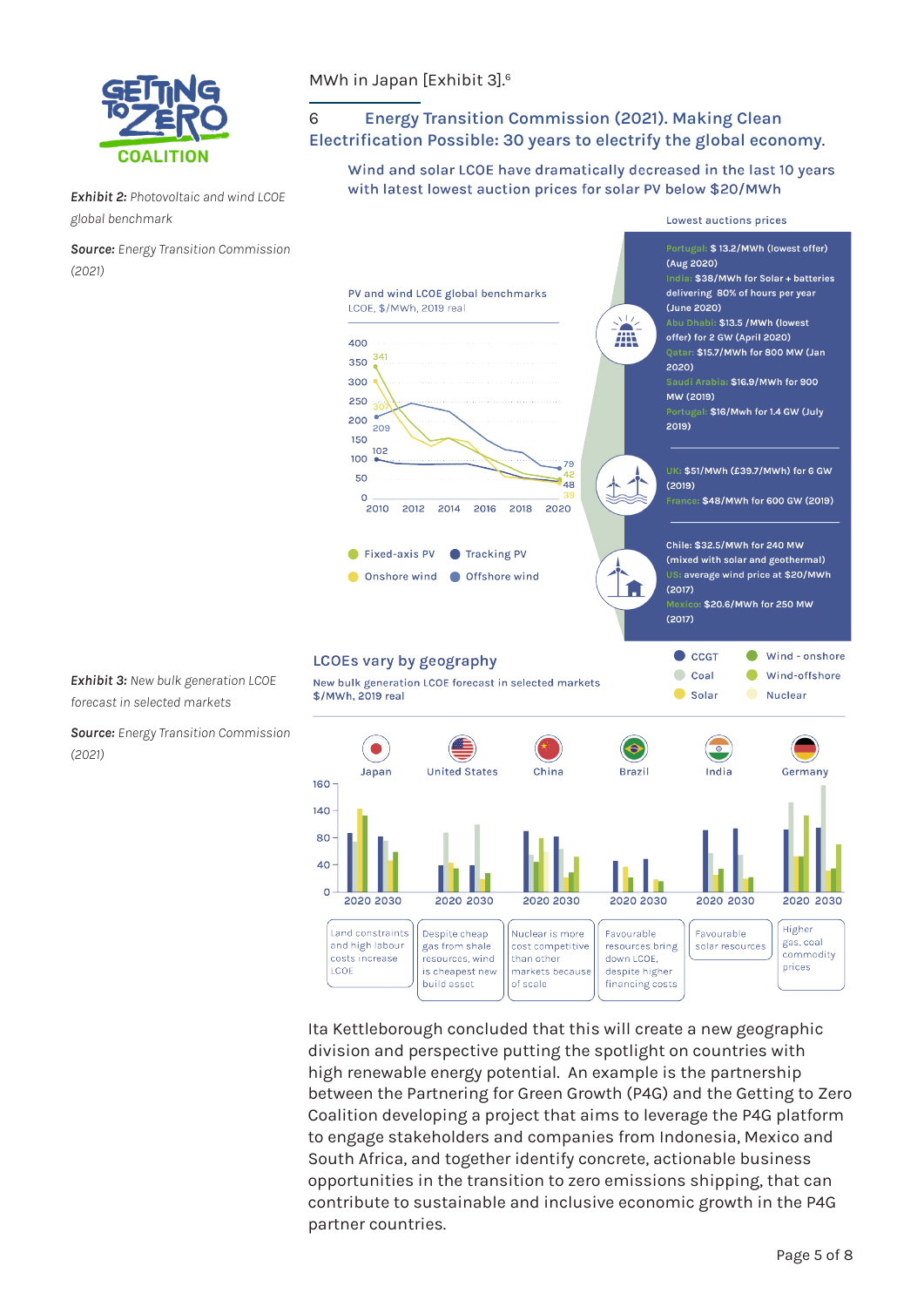

#### **3. Scaling hydrogen as a cargo**

*a. Demonstration and pilots projects*

During the webinar, Southern Green Gas and Shell presented demonstration projects for hydrogen as a cargo.

Brett Cooper, Chairman, Renewable Hydrogen Pty Ltd, presented an Australian case study in which **[Southern Green Gas](https://www.southerngreengas.com.au/)** uses solar resources to produce green methane, which is sent into existing pipelines to be delivered to LNG facilities on the coasts, as per shown on the network of methane transmission pipelines in Australia [Exhibit 4]. In this case, the use of methane in the pipeline rather than hydrogen is due to the age and quality of the pipeline which would not be suitable for pure hydrogen.

*Exhibit 4: Methane pipeline network in Australia 2021* 

*Source: Southern Green Gas adapted from Sydney University (2021)*

**GENERATION & MANUFACTURING** POTENTIAL AUSTRALIA-WIDE Potential for project across Australia utilising existingin gas networks



Potential areas for renewable methane projects

Electricity is produced by modular solar panels in the non-arable land close to methane and natural gas pipelines. The key of this technology is the direct air capture (DAC) units powered by solar energy to synthesise e-methane from CO2 and green hydrogen from electrolysis. This same methane then flows into the network of transmission pipelines which gives the opportunity for new plant production to expand around [exhibit 5].

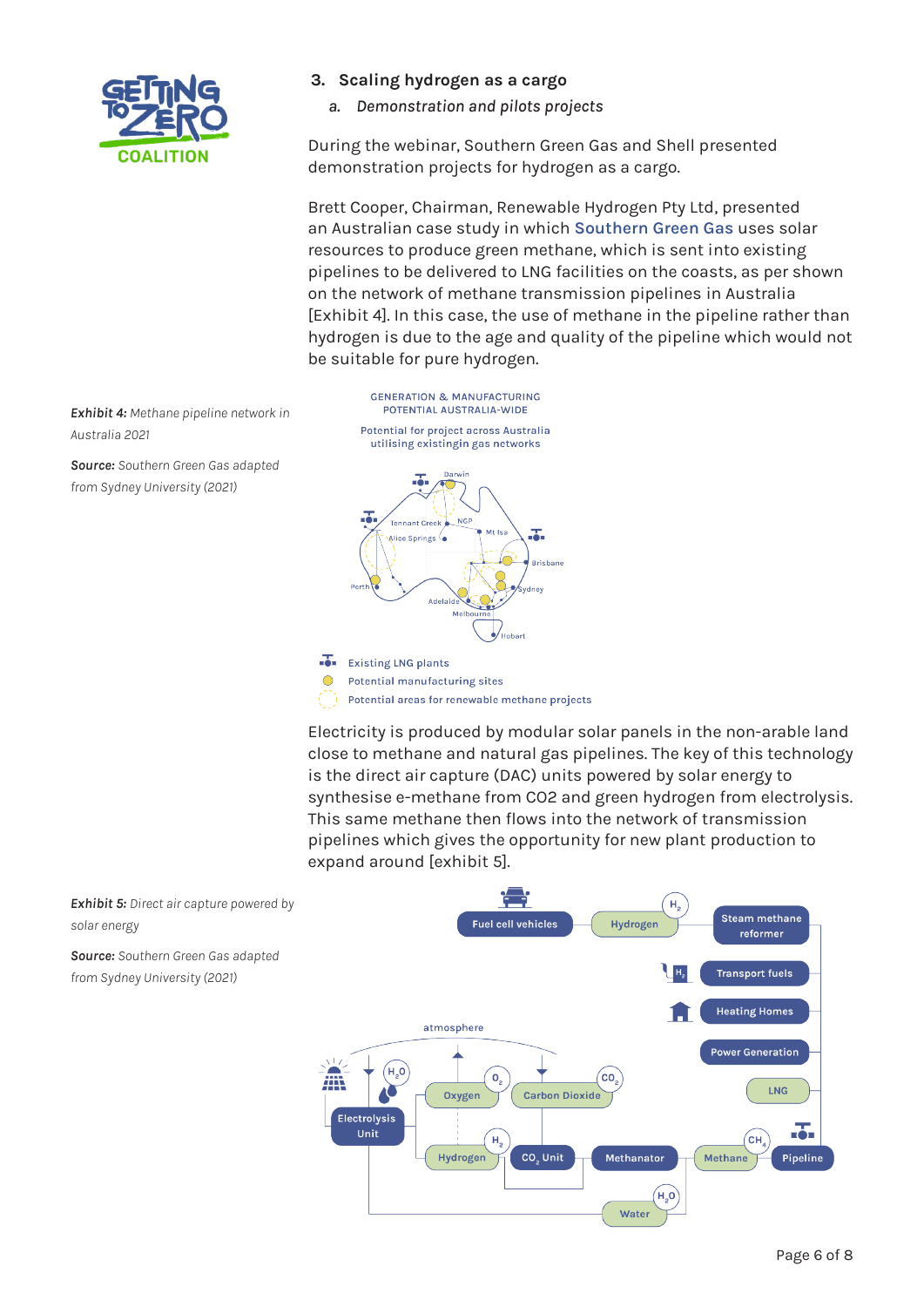

 The unique opportunity in Australia is to produce this green **\*\*** The unique opportunity in Australia is to produce this green methane in what we call 'one cent land'. These are areas of Australia where the solar intensity is so high, the land cost so low and at vast scale that we can produce electrons at \$10 per MW hour, hence one cent per kW hour. In this case, 50 kilowatts per hour produces 1kg of hydrogen at an energy cost of \$50 cents considering the one cent and.<sub>99</sub>

Brett Cooper

The second example was presented by Nikunj Gupta, General Manager Hydrogen Import Export at Shell. Gupta described an unbalanced global energy production and highlighted the need to transport energy from renewable country producers to other countries that might face energy shortage and want to meet their carbon commitments. Taking into account the whole supply chain, for Shell, liquid hydrogen along with ammonia, is one of the most competitive energy to move at scale [exhibit 6].

Long term large scale hydrogen supply chain cost Solar PV Electrolysis S/Kg delivered **Hydrogen Storage Battery Storage** H<sub>2</sub> densification ASU Shipping **Conversion losses**  $NH3$ LOHC TH<sub>2</sub>

The company is prioritising the development of liquid hydrogen because it is one of the leading options in the market and also because there is a need for supply chain development. In this context, the world's first liquefied hydrogen carrier, the **[Suiso Frontier](https://global.kawasaki.com/en/corp/newsroom/news/detail/?f=20191211_3487&wovn=fr)** was born from a collaboration between Shell, Kawasaki, Itawani Corporation and Electric Power Development Co. This project is the first step to commercialise a liquid hydrogen supply chain by 2030.

#### *b. Standards and training*

In order to scale the use of hydrogen, according to Kettleborough, standards and traceability mechanisms are needed to label and certify the production of zero-emission hydrogen and transport. It will be necessary to track the carbon intensity of electricity during the hydrogen generation, which will depend on the proportion of renewable electricity used for green hydrogen, or the carbon capture rates and methane leakage through the supply chain for blue hydrogen.

As often noted, in order for hydrogen to be transported in the form of ammonia, there is a need to ensure that it is safe for seafarers. According to Gupta, in order to ensure safety, standards are needed

*Exhibit 6: Carbon free energy carrier options*

*Source: Shell (2021)*